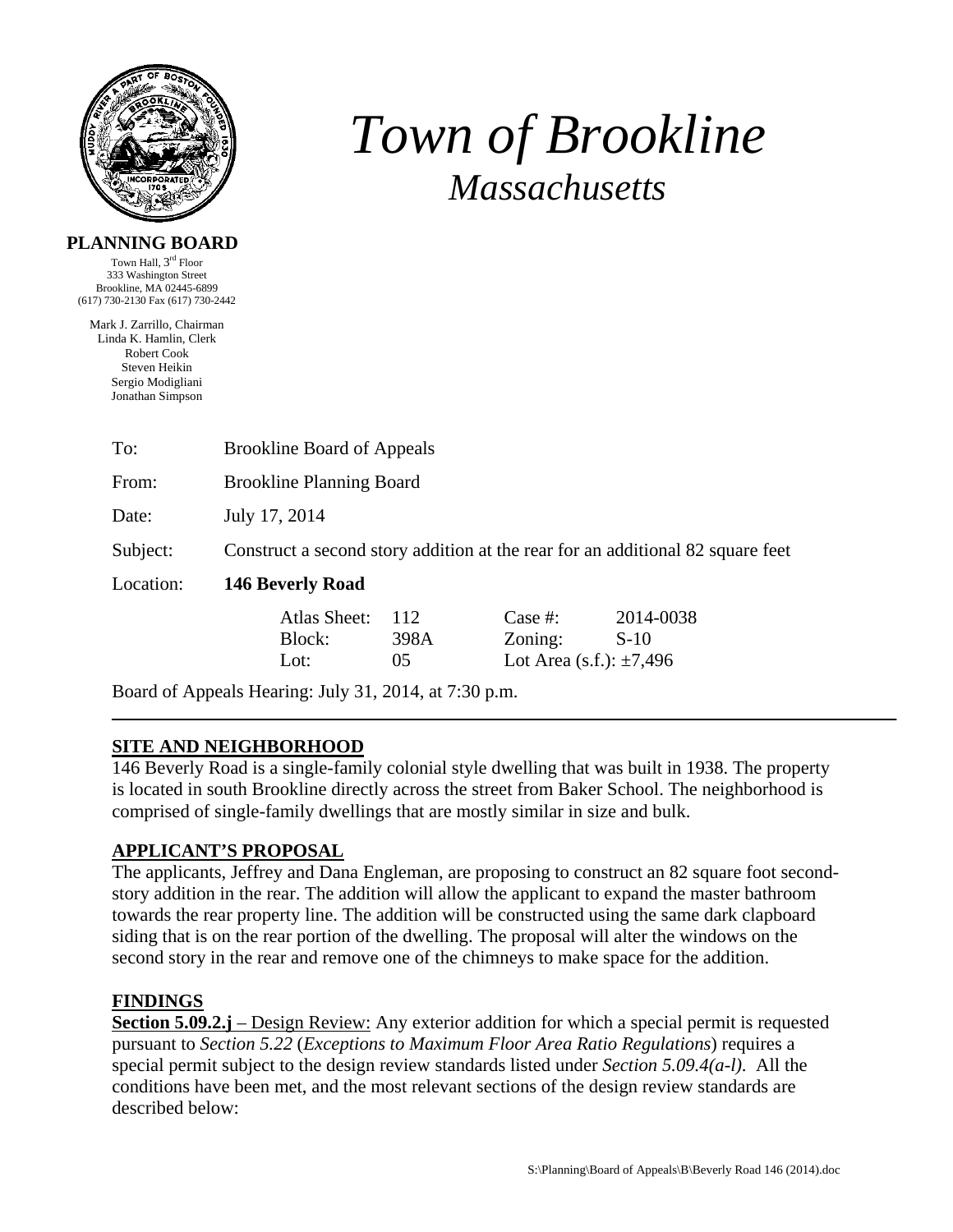b. Relation of Buildings to Environment – The proposed addition is not expected to have shadow impacts on neighboring properties.

c. Relation of Buildings to the Form of the Streetscape and Neighborhood – The proposed addition has been designed to be consistent with the style of the existing dwelling. Furthermore, the addition will be in the rear and will not be visible from the street.

| <b>Section 5.22.3.c</b> – Exceptions to Floor Area Ratio for Residential Units |  |  |  |
|--------------------------------------------------------------------------------|--|--|--|
|--------------------------------------------------------------------------------|--|--|--|

| <b>Floor Area</b>        | <b>Allowed</b> | <b>Existing</b> | <b>Proposed</b> | <b>Finding</b>  |
|--------------------------|----------------|-----------------|-----------------|-----------------|
| <b>Floor Area Ratio</b>  | 0.30           | 0.4 I           | 0.42            |                 |
| (% of allowed)           | 00% ا          | $36\%$          | 140%            | Special Permit* |
| <b>Floor Area (s.f.)</b> | 2,248          | 3.I25           | 3,207           |                 |

\*Under *Section 5.22.3.c***,** the Board of Appeals may allow by special permit increases in gross floor area for singlefamily homes by exterior addition up to 350 square feet.

#### **Section 8.02.2 –** Alteration or Extension

A special permit is required to alter a pre-existing non-conforming structure or use.

### **PLANNING BOARD COMMENTS**

The Planning Board is supportive of the proposed second-story rear addition. The Board finds the request to be simple and modest. The exterior of the addition will match the façade at the rear of the dwelling. The Board does not anticipate any negative impacts to the neighborhood or streetscape as a result of this proposal.

### **Therefore, the Planning Board recommends approval of the plans by Sousa Design Architects, submitted 7/17/14, and the site plan by Boston Survey, Inc., dated 5/29/14 subject to the following conditions:**

- 1. Prior to the issuance of a building permit, the applicant shall submit final floor plans and elevations indicating all salient dimensions and materials subject to the review and approval of the Assistant Director of Regulatory Planning.
- 2. Prior to the issuance of a building permit, the applicant shall submit to the Building Commissioner for review and approval for conformance to the Board of Appeals decision: 1) a final site plan stamped and signed by a registered engineer or land surveyor; 2) final building elevations stamped and signed by a registered architect; and 3) evidence that the Board of Appeals decision has been recorded at the Registry of Deeds.